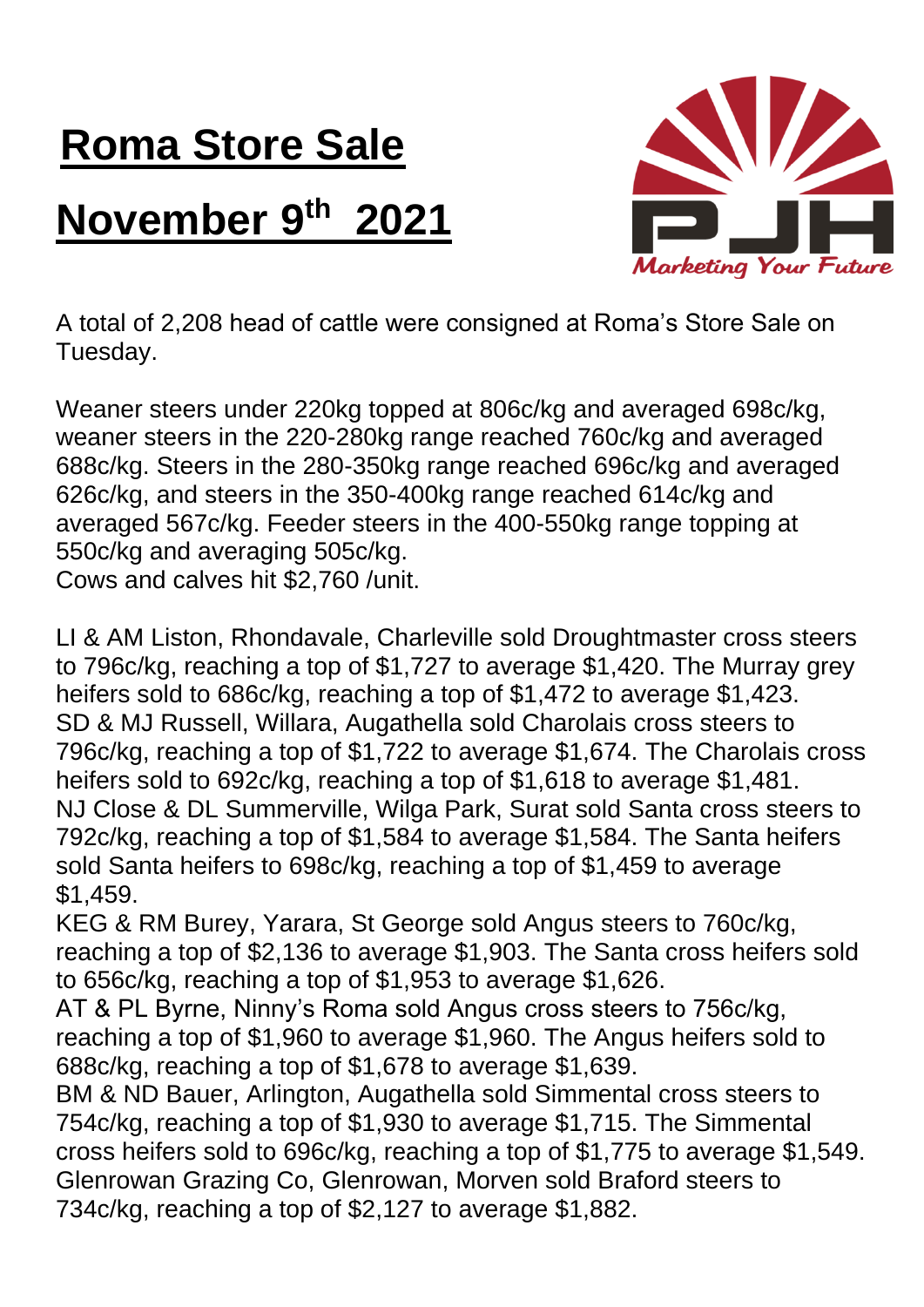Boyd KJ & SL, Kia Ora, Injune sold Charolais steers to 700c/kg, reaching a top of \$1,926 to average \$1,685.

Argylla Mountains Pastoral, Cuckadoo, Mount Isa sold Brangus steers to 690c/kg, reaching a top of \$2,139 to average \$1,627.

Golden Pastoral Holdings, Arapinta, Charleville sold Brahman cross steers to 656c/kg, reaching a top of \$1,410 to average \$1,362.

M & MT Bright, Karoola Park, Roma sold Angus cross steers to 628c/kg, reaching a top of \$2,324 to average \$2,151.

Heifers under 220kg topped at 722c/kg and averaged 571c/kg, while heifers in the 220-280kg range topped at 702c/kg and averaged 558c/kg. Heifers in the 280-350kg range topped at 600c/kg, averaging 473c/kg. Heifers in the 350-450kg range topped at 528c/kg, averaging 435c/kg.

KF & KM Rule, Woodside, Charleville sold Angus cross heifers to 722c/kg, reaching a top of \$2,054 to average \$1,591. The Brahman cross cows sold to 405c/kg, reaching a top of \$2,207 to average \$1,980. Kimberley Hutchen, Westmere, Glenmorgan sold Droughtmaster cross heifers to 622c/kg, reaching a top of \$1,704 to average \$1,587. The Santa cows sold to 424c/kg, reaching a top of \$2,305 to average \$1,515. The Droughtmaster cows and calves sold to \$2,760/unit.

Cows in the 300-400kg range reached 424c/kg and averaged 357c/kg, while cows in the 400kg-500kg range reached 402c/kg and averaged 374c/kg. Cows over 500kg topped at 406c/kg, averaging 393c/kg.

D & K Witt, Revilo, Mitchell sold Droughtmaster cross cows to 406c/kg, reaching a top of \$2,762 to average \$2,762.

AJM Pastoral Co, Yerrel, Cunnamulla sold Composite cows and calves to \$2,620/unit.

> *NEXT STORE SALE IS 16th NOVEMBER PJH SELL 7 th POSITION*